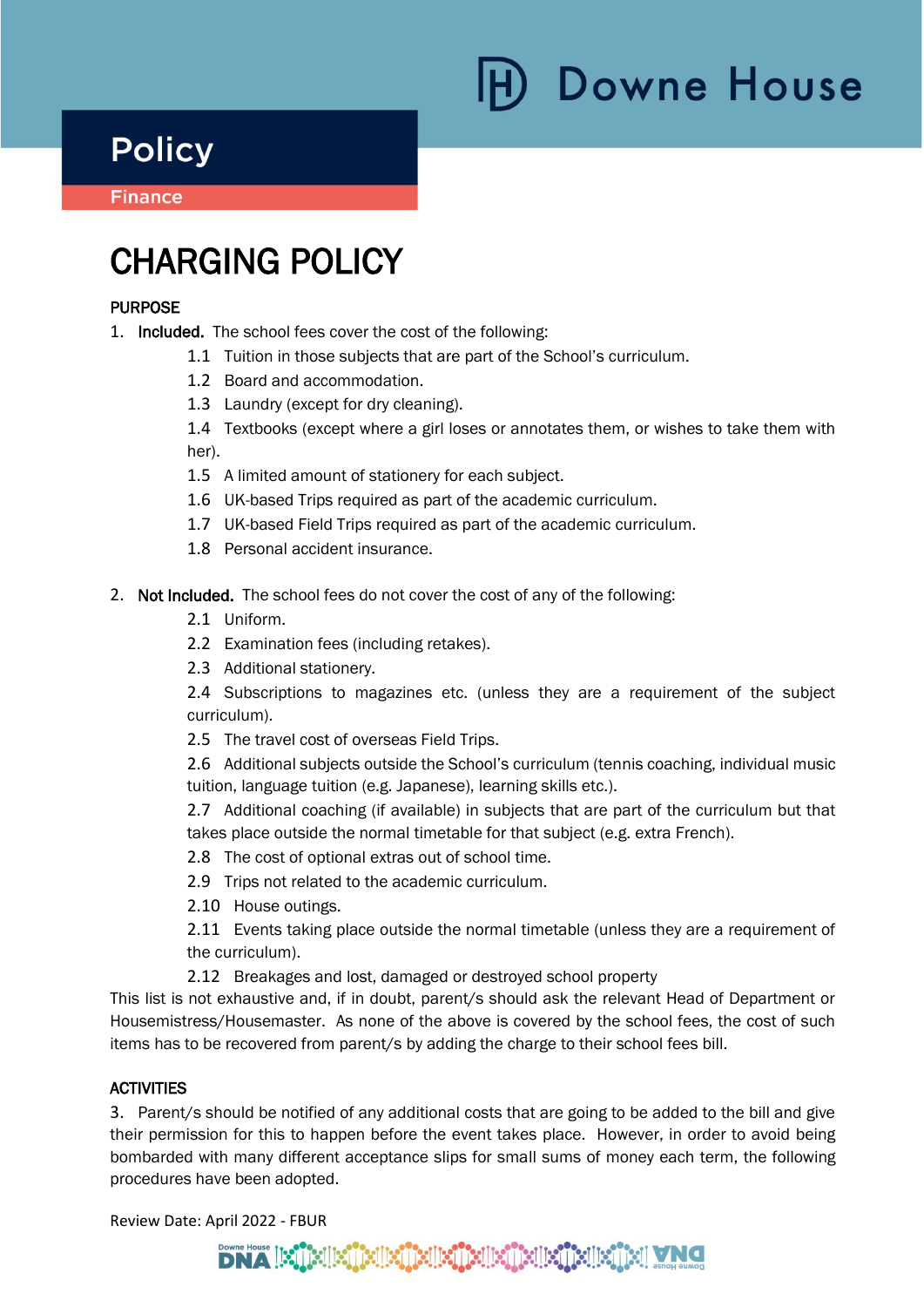4. House Activities. At the beginning of each term parent/s will be asked to notify their daughter's Housemistress/Housemaster of the amount their daughter can spend on House outings/activities that term before they need to be notified. If, therefore, a member of staff wishes to organise an outing for a group of girls, they will check beforehand with the relevant Housemistress/Housemaster that the girls have enough in their account to cover the cost of such an event. If there are insufficient funds in her account, the girl must get permission from her parent/s, in writing, that they agree to the cost of the event and to this additional sum being put onto the school fees bill.

5. Other Items/Activities. Any other charges below £30 will not be notified to parent/s providing they have not specifically expressed a wish to be notified of all expenditure, irrespective of the amount. However, staff will ensure that they have a signature from the girl stating that:

- 5.1 She wishes to take part in the activity, subscribe to the magazine etc.
- 5.2 She has asked her parents that she can take part, subscribe etc.
- 5.3 Her parent/s have agreed to the cost being added to her bill.

Any activities/items costing over £30 require written approval beforehand from parent/s that they accept the cost of the item/event and that they agree to the cost being added to the next school fees bill. Alternatively parent/s may wish to pay the charge immediately by cheque.

#### EXAMINATION FEES

6. The cost of all examinations is levied in advance by the Examination Boards via the School, and all such fees are charged to parent/s. Any failure by parent/s to pay the fees could result in their daughter not being eligible to sit the examinations.

#### TEXTBOOKS

7. Textbooks are normally provided for all girls, up to and including GCSE examinations, at no extra cost. However, parent/s will be charged for the cost of those textbooks that have been lost, annotated by girls, or that are returned at the end of the course of study in poor condition. The cost of textbooks for AS/A2 level study is normally charged to parent/s where there is a requirement to annotate them.

#### HYMN BOOKS

8. Parent/s will find a charge for hymn books on their first term's invoice. This is a one-off charge to cover the cost of wear and tear on the School's hymn books.

#### LINEN CHARGE

9. Parent/s will find a charge for linen on their first term's invoice. This is a one-off charge to cover the cost of bed linen throughout their daughter's stay at the School.

#### OUT OF SCHOOL ACTIVITIES

10. The School normally subsidises the cost of activities that are directly related to the curriculum. Parent/s will be asked to make a contribution to the cost of any additional activities arranged for their daughter. Weekend activities are numerous, and parent/s will be asked to set a limit on the amount their daughter can spend on those activities that incur a cost.

#### FIELD TRIPS

11. Some departments (e.g. Biology and Geography) are required to organise Field Trips for those girls taking public examinations in these subjects. The School Fees cover the cost of any such UKbased events but, where Field Trips are organised overseas, parent/s will be asked to make a contribution to the trip cost.

Review Date: April 2022 - FBUR